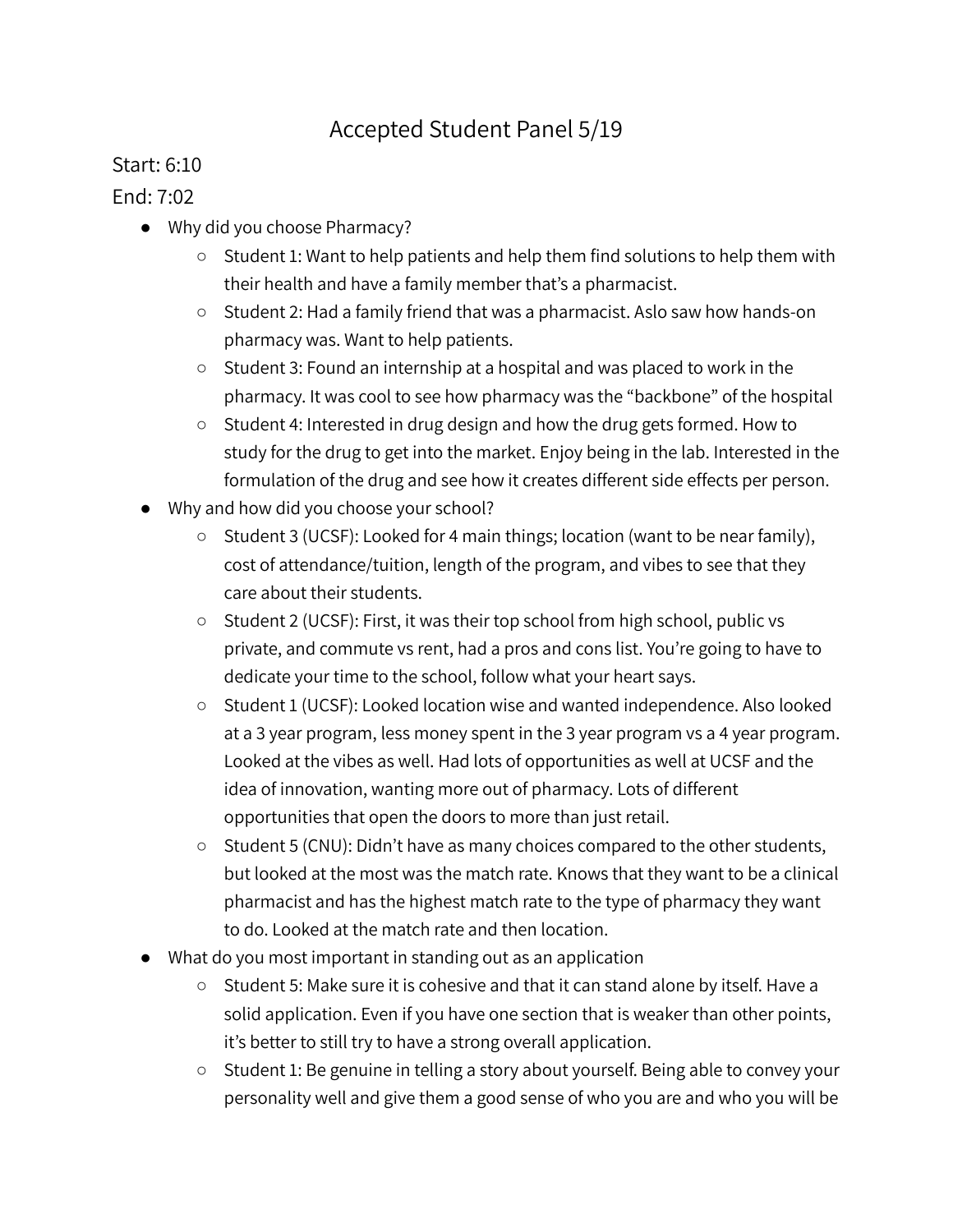as a potential pharmacy student. In an interview it can see if it holds true to your personal statement.

- Student 2: Some interviews won't see your application before the interview, but it's good to reiterate your personal statement. Make sure to be true to yourself and don't exaggerate, just be 100% you. Show them how you built yourself from the challenges you faced whether it be from not amazing grades or less opportunities.
- Student 3: Have a solid experience where you worked in a group so that you had a leadership role and have qualities of a leader. Having a strong example in those will help make you stand out. Be genuine!
- What did you find most challenging about the process of applying to pharmacy school?
	- Student 3: Most challenging was the interview because there is only so much that you can do to prepare for it. They can ask you any question possible and it's hard to prepare for. Had an interview that was for 7 hours and they had to sit there and it was difficult to do so. Prioritize your personal statement. They also weigh the supplemental statements nearly the same as personal statements,
	- Student 2: Most difficult thing was that it was during school and trying to find a good school and application balance. However it did help with time management skills. For interviews they studied the most common questions that could be asked.
	- Student 1: Interview wise, tried to take down notes and better to just sink into the uncomfortability of the whole process. Very important to start on the personal statement and go through it over and over and over again. Definitely have other people to read it. Try to do supplementals ahead of time as well.
	- Student 5: Hardest thing was school being at the same time as the application and planning courses that were not difficult. Time management was difficult throughout the whole process. Even if you have something done, keep on reading it over and over till you can make it the best that it can be.
- How did you get strong letters of recommendation and how did you approach them and keep in contact with them?
	- Student 5: Be sure to check the schools you're applying to and find if there are specific requirements. Found professors that they knew can write a strong letter for them. Faculty members were most difficult to find and found a professor that was able to write a recommendation letter.
	- Student 1: Had a science professor and had their community college ochem professor write the letter. Took their class twice and went to their office hours.